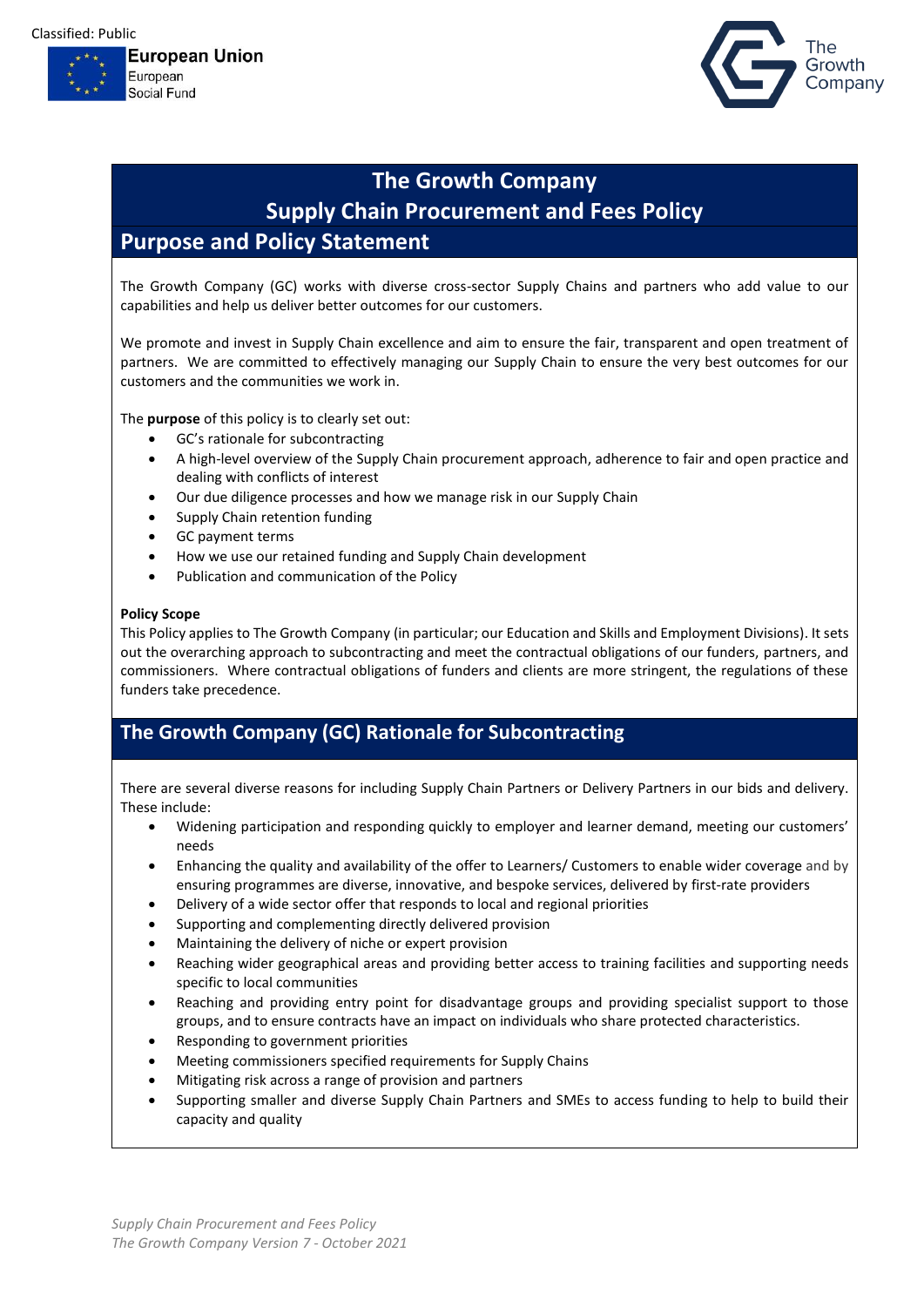



### **Diversity**

GC aims to work with good quality partners who reflect the diverse economies and populations in which we operate. This includes:

- Small and Medium Enterprises (SMEs)
- Ethnic minority owned or managed businesses
- Business owned or managed by women
- Suppliers demonstrating a diverse workforce composition; and
- A mix of private, community, social enterprise, voluntary and public organisations

GC will review the diversity of current Supply Chains, regularly review our networking/ marketing of opportunities by ensuring we attract a Supply Chain that represents our diverse communities.

### **Communication and Procurement of Opportunities**

GC commits to conduct our procurement activities responsibly and with integrity. We will openly advertise opportunities to engage Supply Chain Partners to support our delivery. This could be on either new or existing contracts, or as part of a bidding process where we are looking for partners to support our bids to commissioners.

The procurement process is designed to ensure that the Supply Chain Partners we engage are good quality, innovative, and have sufficient capacity, capability, financial and good business arrangements in place to effectively deliver. During this process we also ensure any potential conflicts of interest are declared and managed.

All opportunities are openly advertised and communicated to attract the best Supply Chain partners and give potential providers the opportunity to partner with us.

We communicate with potential partners in the following ways:

- Through our People Services Partner Network. Partners are encouraged to join the People Services Partner Network as this will enable organisation's (new or current partners) to be directly informed of any potential partnership opportunities
- Advertise all opportunities directly on the GC Websit[e www.growthco.uk](http://www.growthco.uk/)
- Advertise on the Government Contracts Finder [\(https://www.gov.uk/contracts-finder\)](https://www.gov.uk/contracts-finder)
- Through our own and wider communication channels locally and nationally

Types of Opportunities:

- Specific individual contracts We may procure directly for specific contracts, where GC are bidding as a Prime Contractor for a forthcoming opportunity or gaps in a current Supply Chain on existing programmes.
- Multi-Supply Chain Partner Frameworks These frameworks are designed to provide GC with access to a pre-selected, quality assured, pool of best-in-industry Supply Chain Partners. Depending on the type of procurement process, we may open the Framework at multiple times to allow new Supply Chain Partners or previously unsuccessful Supply Chain Partners the opportunity to join the Framework.

#### **Procurement Process:**

Publication of our Procurement documents on GC's tender portal. These documents set out the specification, requirements, evaluation and scoring criteria, bidding instructions and contract award processes. Bids are evaluated and shortlisted following the scoring and evaluation criteria provided in the procurement documents including a moderation process to ensure consistency and fairness. All bidders will be contacted to communicate the outcome of the process and provide feedback.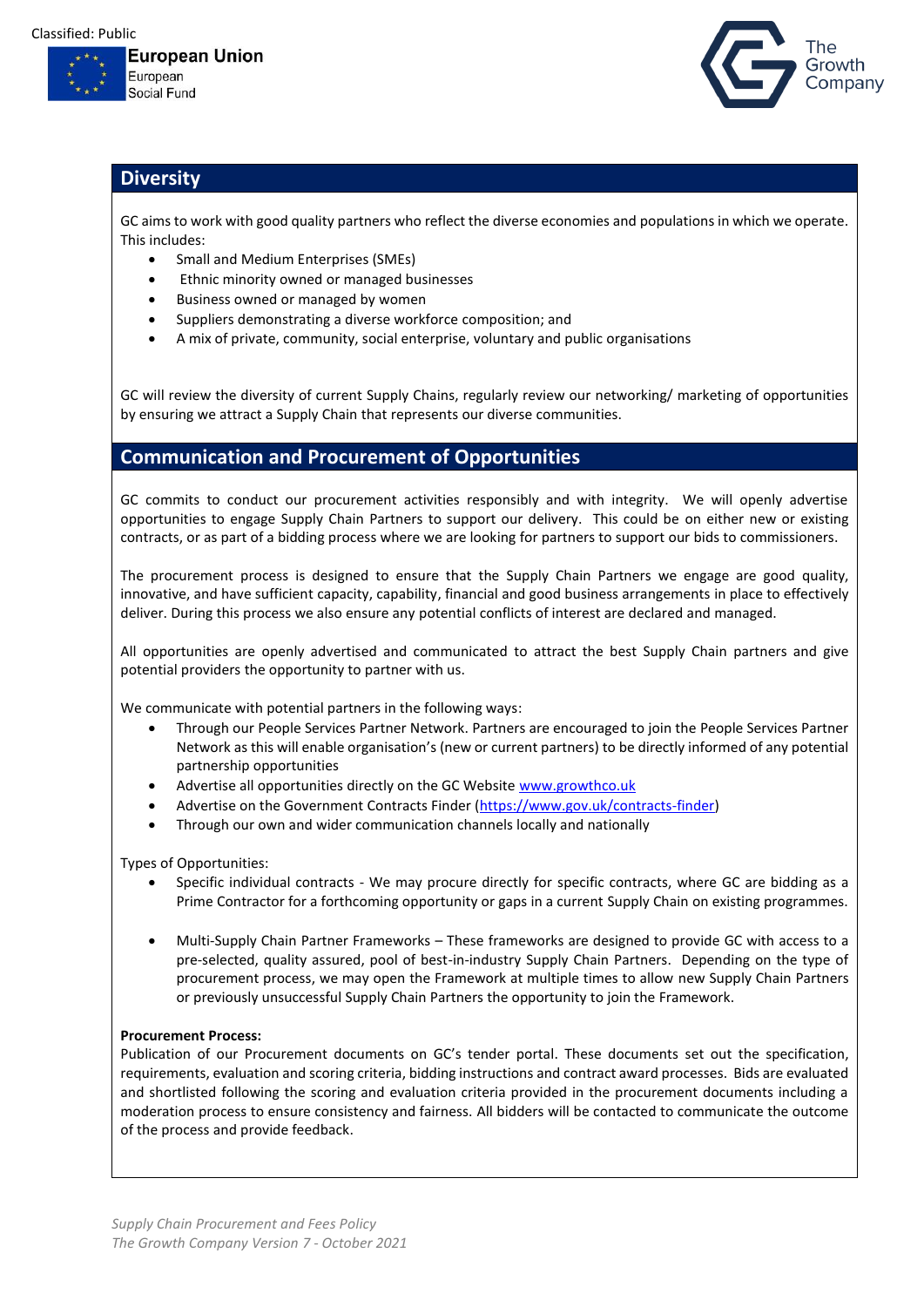## European Union

European Social Fund



#### **Contracting processes**

Specialist Intervention Partners: Should we require specialist support in any, but not limited to, the areas listed below and dependant on scope of the requirement, a separate process will be used for purchasing ad hoc/ "one off"/short term provision;

- Health Assessments
- Health support including Mental Health
- Functional and Entry Level Skills
- Drug and Alcohol service
- English for Speakers of Other Languages
- **Ex Offender Specialist Services**

#### **Due Diligence**

GC manages risk in our Supply Chain through a proportionate due diligence process. The due diligence requirements can change depending on the requirements of a specific service or contractual requirement.

As part of the due diligence process, potential Supply Chain Partners will need to meet a number of requirements (the list is not exhaustive and will vary depending on contract requirements and on the tier/ category of Supplier):

- Details of Partners/Directors contact names and addresses and company registrations
- Make declarations regarding organisational standing and arrangements
- Latest audited accounts to support a financial viability health check
- Insurance Details
- Modern Slavery Policy and/or statement on website for in scope organisations
- Information Security and Data Protection
- Information Handling, Retention & Disposal Policy
- Fraud & Whistleblowing Policies
- Equality & Diversity and Sustainability Policies and plans
- Health and Safety policies and arrangements
- Safeguarding and Prevent policies and arrangements
- Quality Assurance / Monitoring Policy
- Customer Complaints Procedure
- Cyber Essentials (or equivalent)

*Please note that all due diligence will be relevant and proportionate to the contract and to the needs of the relevant commissioner. Please note that due diligence may be conducted annually as required by the contract.* 

### **Supply Chain Partner Retained Funding**

GC may enter into both fully subcontracted (provision) and joint delivery (mixed) arrangements.

Due to the diverse mix of subcontract arrangements GC have in place, the funding we retain to manage subcontracts varies, depending on the contract. GC ensure all funding and payment arrangements are fair, proportionate to their delivery and do not cause undue financial risk for Supply Chain Partners.

Where funding is retained, we will outline what the Supply Chain Partner will receive in return for this. This information can be found in the section below "Supply Chain Retention Funding and Developing our Supply Chain Partners"

Rates for Supply Chain delivery will be explicitly covered in the individual contract.

Please see the **Contract Appendix** for individual contract funding rates retained to support the management of Supply Chain.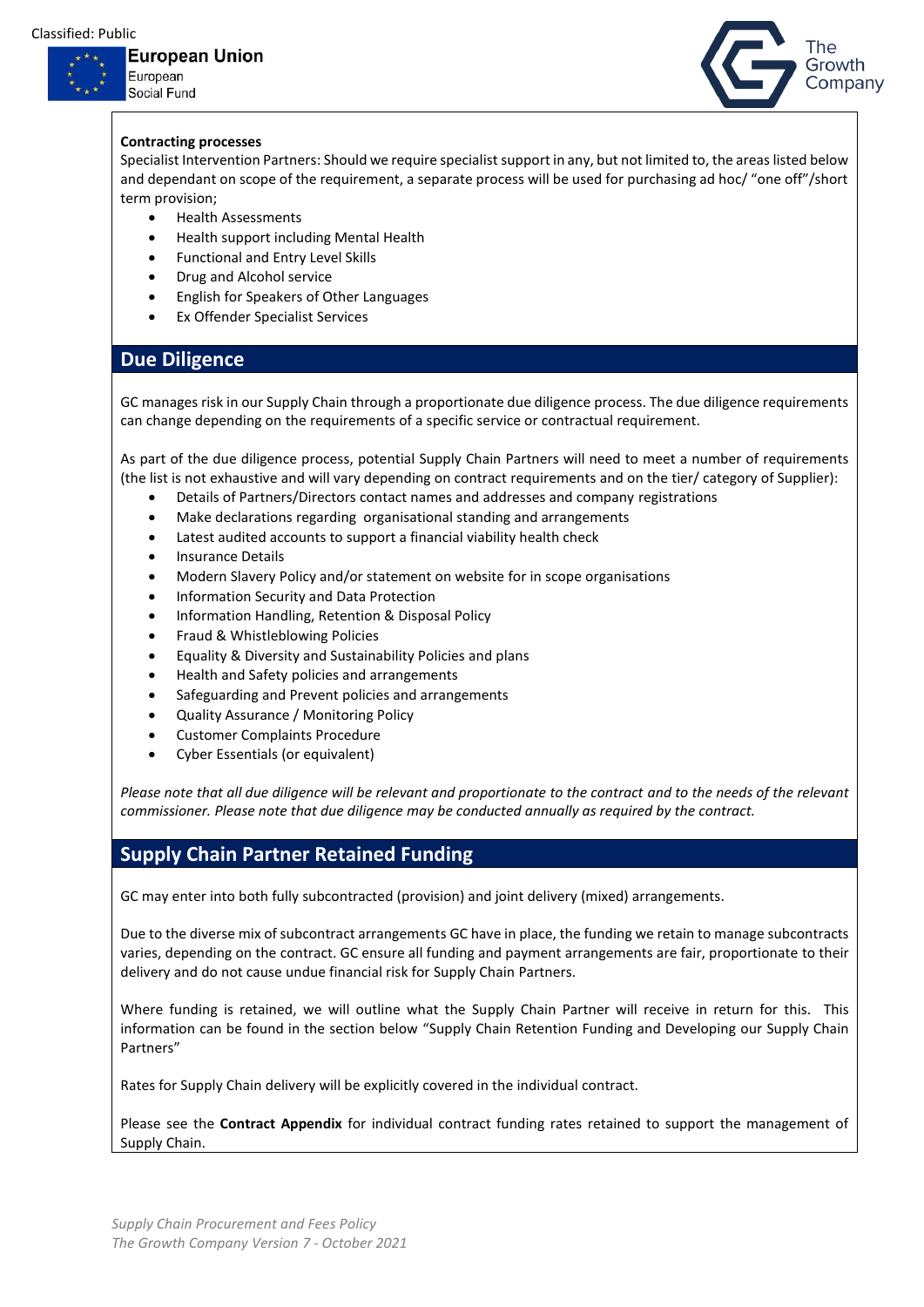European **Social Fund** 



Funding is retained at source and before allocation and maximum contract value are confirmed in contracts. All funding claims must comply with the current Funding Rules/Commissioner Guidance and the terms of the contract with GC where relevant.

#### **Payment Terms**

GC will make payment 30 days following receipt of a valid and accurate claim/invoice.

Payment is subject to the correct evidence and data being provided to GC by the agreed monthly deadline.

Adjustments may be made to specific payments where evidence of eligibility, participation or achievement cannot be validated by GC.

Where funding claims cannot be substantiated, GC will adjust and reclaim any funds from the Supply Chain Partner and where required make appropriate repayment to the funder.

## **Supply Chain Retained Funding and Developing our Supply Chain Partners**

Our Supply Chain Partners are supported from initial contract agreement and throughout the lifetime of the contract. The contract review processes highlight any specific development needs.

Due to the diverse mix of contracts with individual specific requirements and tier of providers that we have subcontract arrangements in place for, the support offered to our suppliers can vary. (The list is not exhaustive and will vary depending on contract requirements and on the tier/category of Supplier)

Our Supply Chain retained funding typically enables the following support for providers:

- Supply Chain Partners will be allocated an individual supply chain manager to support them with performance management, through regular reviews. This can also include regular networking meetings and events to help encourage collaboration.
- Compliance monitoring and support to meet contractual requirements, including communicating contractual and Legislative updates.
- Administration submission of claims, data returns, claw back and payments etc
- Quality Assurance and Oversight of quality to include IAG and teaching and learning. GC will undertake regular quality assurance visits which include observations of delivery and discussion with managers, staff and learners.
- Support to Supply Chain to build capacity which will include advice and guidance, offer of a range of additional business support offers and notification of relevant funding opportunities.
- Access to the required CRM, Assessment tools & reports (contract dependent)
- Mandatory training and development opportunities for Supply Chain Partners and their staff these can include:
	- o Mandatory contract and system training
	- o Information Security and Cyber Security
	- o OTLA, Compliance, Quality, SAR /QIP
	- o Safeguarding, Prevent & EDI
	- o Going Green/ Environmental Sustainability, Modern Slavery
	- o Mental Health Awareness
	- o Paperwork and Procedures Workshops / Understanding Data.
	- o Skills Action Planning & Goal Setting, Interview Techniques & CV writing

## **Publication and Communication**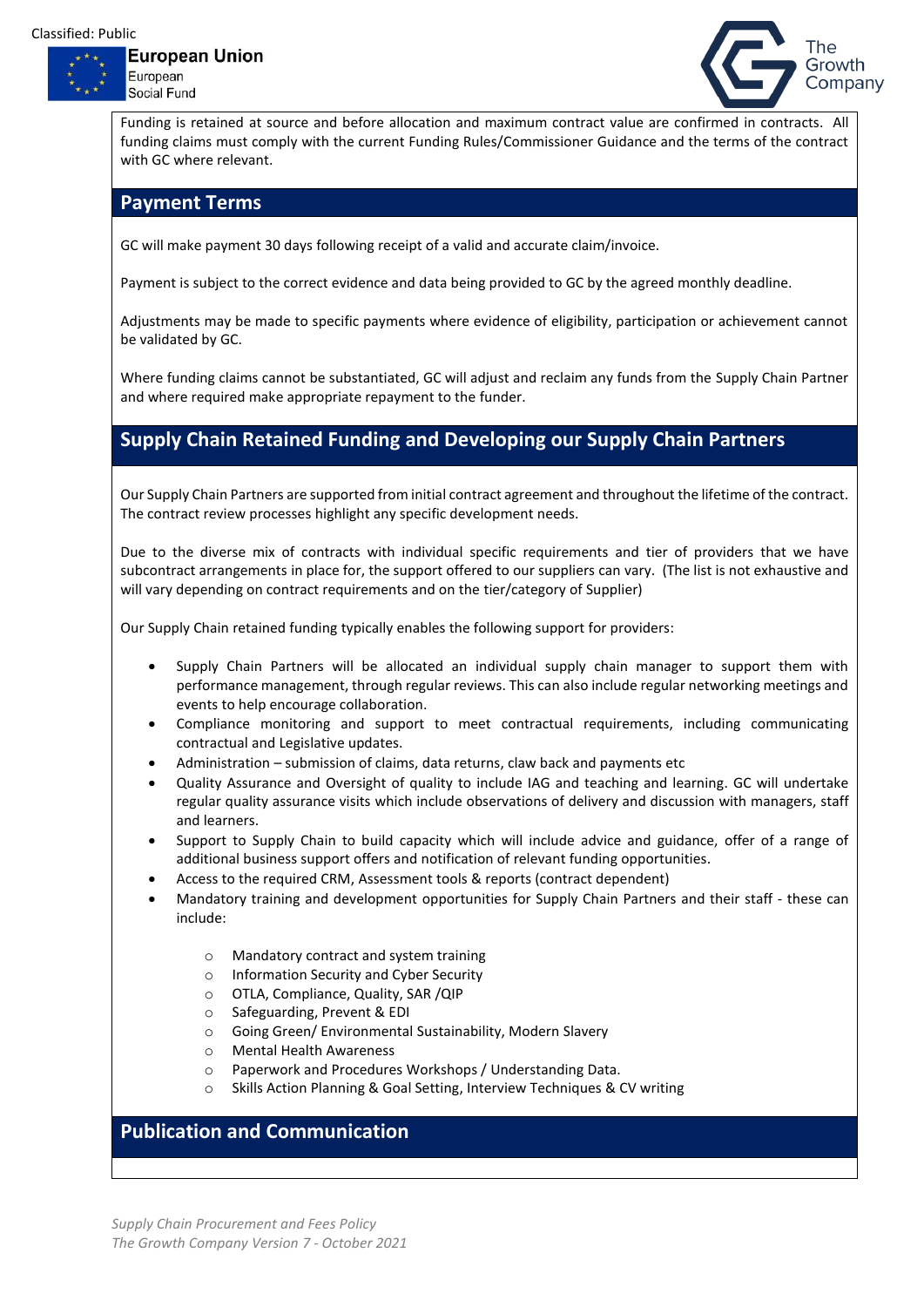

.



European Social Fund



This policy and the Supply Chain Fees are published and reviewed on an annual basis in November. <http://www.growthco.uk/about-us/policies/subcontracting-policy/>

### **Associated Documents**

- 1. The Growth Company Procurement Policy and Procedures
- 2. Supplier Risk Management Policy and Procedures
- 3. Supply Chain Management Framework
- 4. Annex 1 (Retained Funding Rates)

## **Policy Owner and Approval**

The GC SMT fully endorses this policy, and the policy is shared with the GC Board.

This version takes effect from: 31/10/2021

This policy is owned by GC Employment MD (Michelle Leeson) and will be reviewed by the GC Senior Supply Chain

#### **Document Control**

Date: October 2021 Version: 7 Comments: Reviewed for 2021 in line with ESFA requirements Review Date: 31/10/2021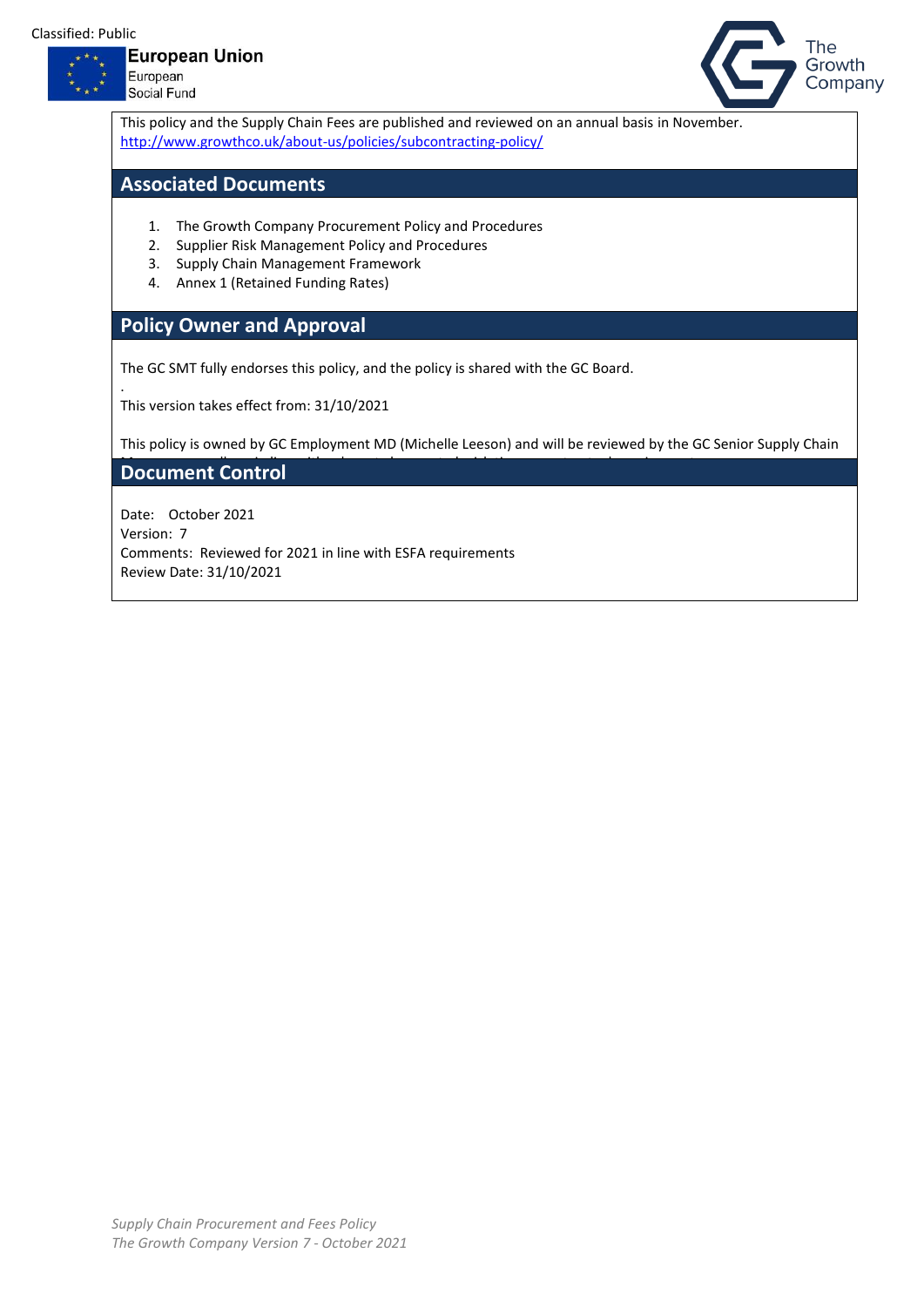



#### **Annex 1 - Supply Chain Partner Retained Funding for the academic year 2020-2021 Tier 2 Provision – End to End or Skills delivery for a contracted period.**

ESF Programmes - The Growth company will retain 19% of the full value allocated by the funding body.

AEB programmes – The Growth company will retain 19% of the full value allocated by the funding body.

National Careers Service - The Growth company will retain 18% of the full value allocated by the funding body.

National Citizens Service - The Growth company will retain 25% of the full value allocated by the funding body.

#### **Tier 3 Provision - Specialists delivering one-off services on behalf GC.**

Apprenticeship – We work with subcontractors that complement The Growth Company's Apprenticeship delivery by offering the knowledge delivery of a framework/standard.

Rates for joint (mixed) and employer led delivery will vary dependent on the length and complexity of the standard being delivered and will be explicitly covered in the contract. e.g., subcontractor fees are paid a rate based on the qualification that is delivered, and the remaining income is put towards the delivery of remaining framework/ standard

For specialist providers with a commercial spot purchase arrangement, GC do not retain a fee.

For all other Tier 3 provision we will pay the service rate stated in successful submission at procurement stage.

Tier 3 Providers will have a contract/service level agreement/purchase order in place.